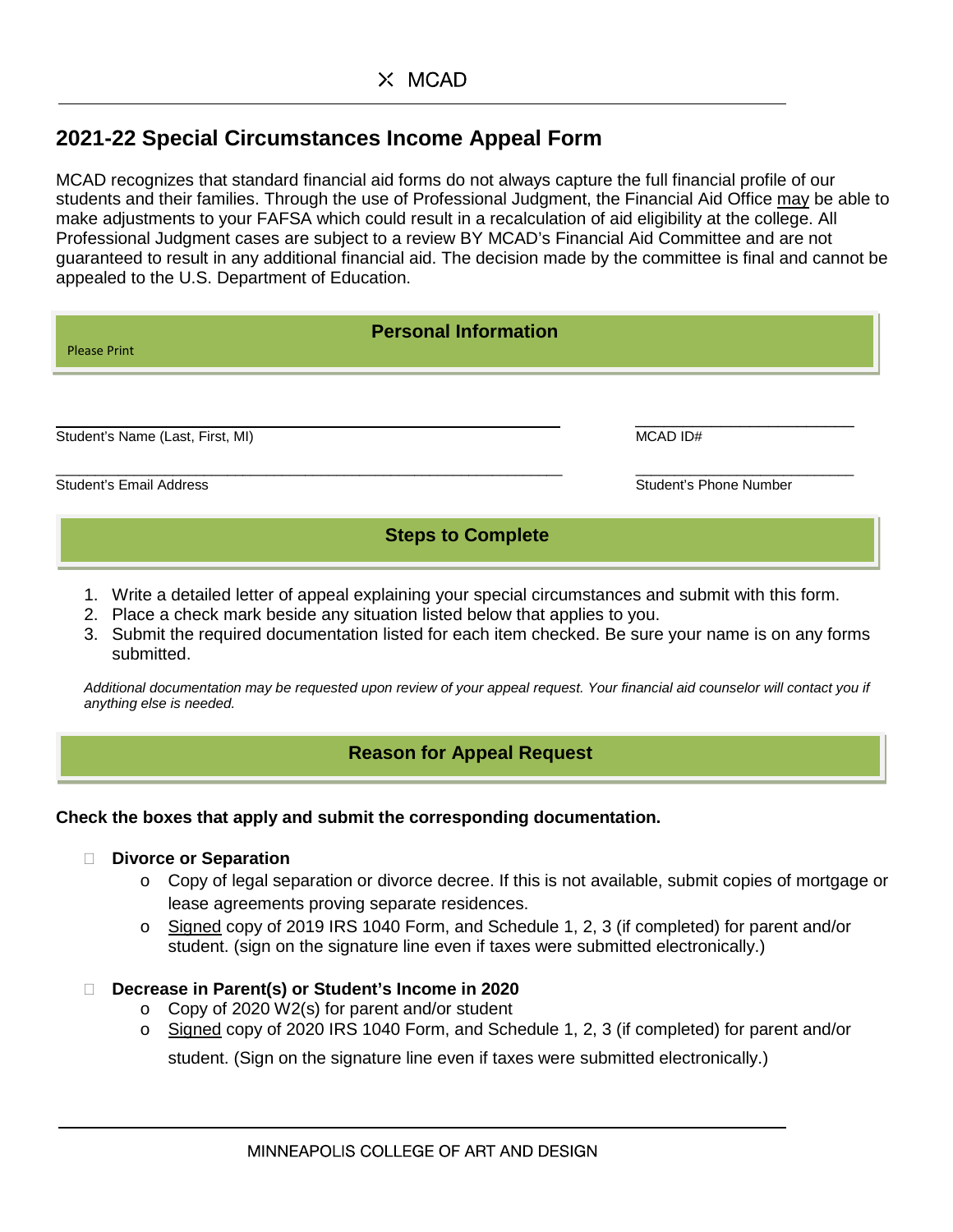- **Decrease in Parent(s) Income in 2021** as a result of job loss, retirement, death, disability, or other wage reduction. **Review for 2021 income changes will begin June 1, 2021**, so we can review actual income during the first half of the year.
	- o All supporting documentation including:
		- Signed and dated letter on company letterhead from employer listing last date of employment for job loss.
		- **Copy of last pay stub showing total 2021 earnings.**
		- Documentation of severance benefits or unemployment compensation for job loss.
		- Statement of expected 2021 wages (use section below).
		- Signed copy of 2020 IRS Form 1040.
		- Copy of  $2020 W2$ 's.

| <b>Expected 2021 Income</b>                                                                           | <b>Studen</b><br>t       | <b>Spouse</b><br>(if<br>applicabl<br>e) | <b>Parent</b><br>#1      | <b>Parent</b><br>#2      | <b>Document Required</b>                                                                                          |
|-------------------------------------------------------------------------------------------------------|--------------------------|-----------------------------------------|--------------------------|--------------------------|-------------------------------------------------------------------------------------------------------------------|
| Gross Income EARNED<br>from work: 1/1/2021<br>through present day                                     | $\mathfrak{L}$           | $\overline{\mathcal{S}}$                | $\overline{\mathcal{S}}$ | $\overline{\mathcal{S}}$ | Most Recent or Final Pay<br>Stub                                                                                  |
| <b>Estimated Gross Income</b><br><b>TO BE EARNED from</b><br>work: present date<br>through 12/31/2021 | $\overline{\mathcal{S}}$ | \$                                      | \$                       | \$                       | Most Recent or Final Pay<br>Stub                                                                                  |
| Severance Pay                                                                                         | \$                       | \$                                      | $\mathfrak{L}$           | $\overline{\mathcal{S}}$ | Letter from Company                                                                                               |
| <b>Unemployment Benefits</b>                                                                          | \$                       | $\mathfrak{S}$                          | $\mathfrak{L}$           | $\overline{\mathcal{S}}$ | Documentation from Agency-<br>must include weekly or<br>monthly payment amount and<br>date compensation will end. |
| <b>Workman's Comp</b><br><b>Benefits</b>                                                              | $\overline{\mathcal{S}}$ | $\overline{\mathcal{S}}$                | $\overline{\mathcal{S}}$ | $\overline{\mathcal{S}}$ | Documentation from Agency-<br>must include weekly or<br>monthly payment amount and<br>date compensation will end. |
| <b>Pension Distributions</b>                                                                          | \$                       | \$                                      | \$                       | \$                       | <b>Pension Statement</b>                                                                                          |
| Alimony-either to pay or<br>receive                                                                   | \$                       | \$                                      | $\mathfrak{L}$           | $\overline{\mathcal{S}}$ | <b>Letter from Court</b>                                                                                          |
| Child Support-either to<br>pay or receive                                                             | \$                       | \$                                      | $\mathfrak{S}$           | $\overline{\mathcal{S}}$ | <b>Letter from Court</b>                                                                                          |
| Early Withdrawal from<br><b>Retirement Funds</b>                                                      | $\mathfrak{L}$           | \$                                      | $\mathfrak{L}$           | \$                       | Letter outlining how funds<br>were used                                                                           |

 **Major medical expenses during 2020** that were not covered by insurance and were paid for out of pocket. DO NOT include payments for health insurance premiums. Please provide a signed copy of 2020 IRS Form 1040, and Schedule 1, 2 3, if completed.